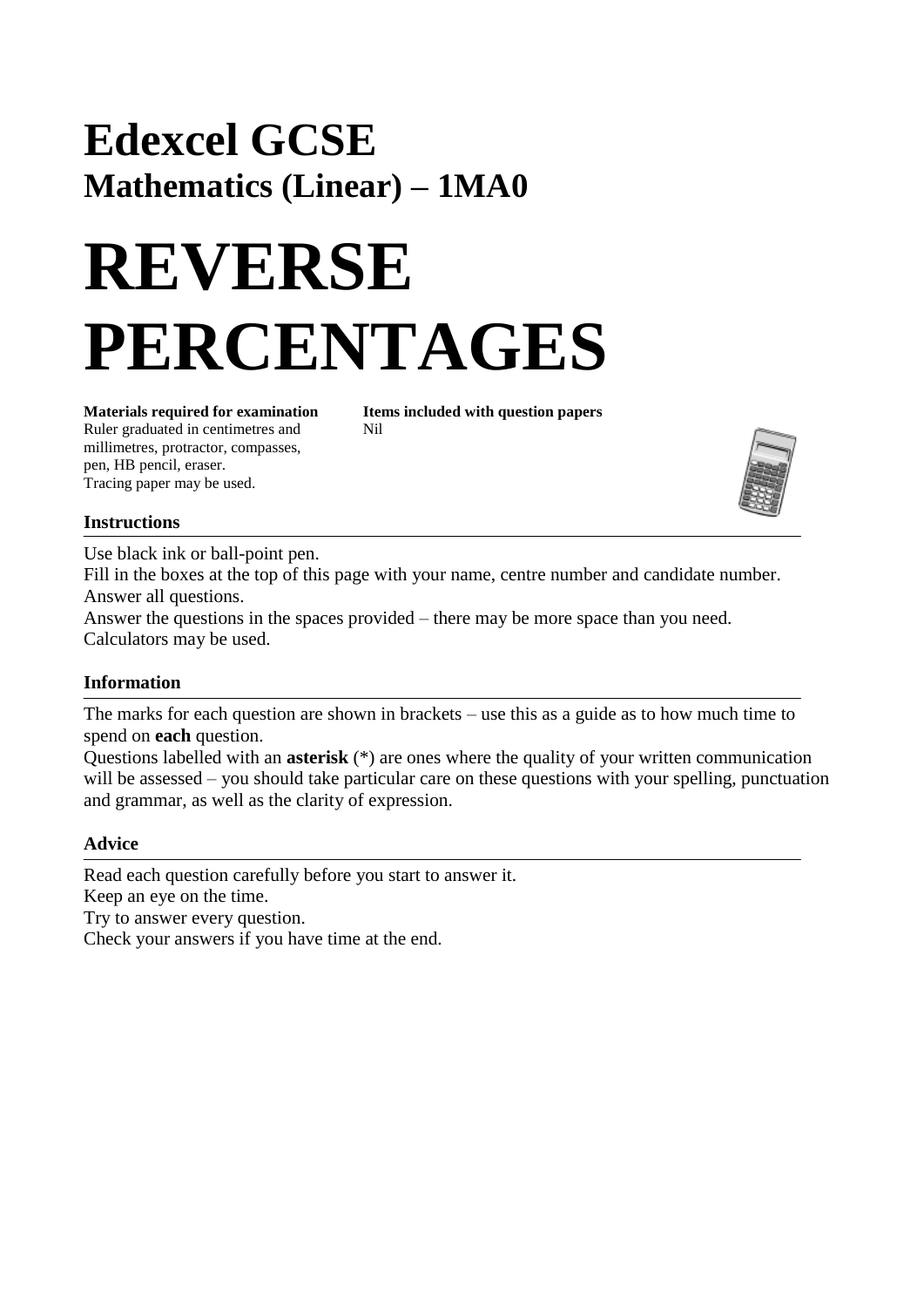**1.** In a sale, normal prices are reduced by 20%.

| SALE    |
|---------|
| 20% OFF |
|         |

Andrew bought a saddle for his horse in the sale. The sale price of the saddle was £220.

Calculate the normal price of the saddle.

£…………………… **(Total 3 marks)**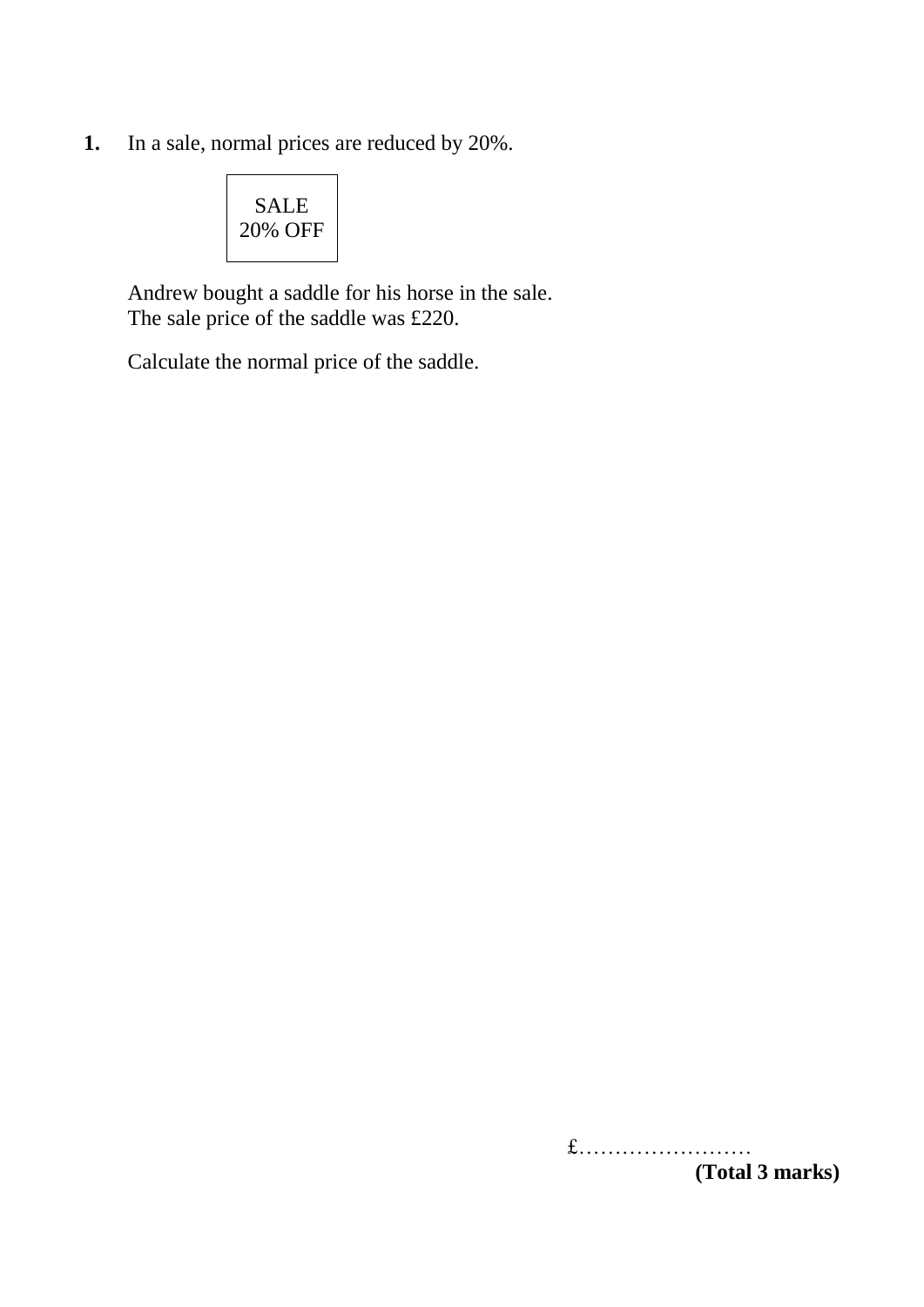

Jacob answered 80% of the questions in a test correctly. He answered 32 of the questions correctly.

Work out the total number of questions in the test.

……………………… **(Total 3 marks)**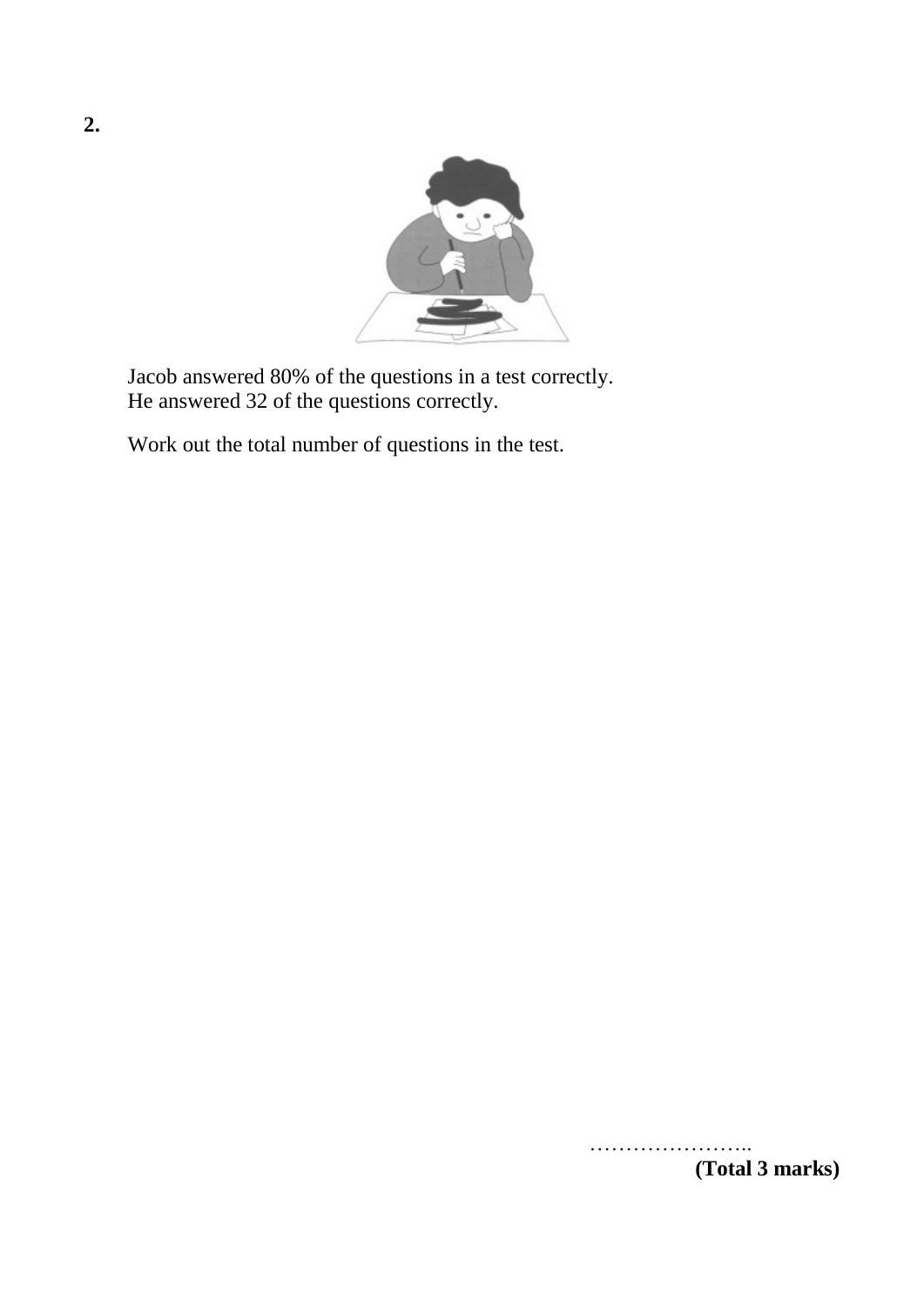**3.** In a sale, normal prices are reduced by 15%. The sale price of a CD player is  $£102$ 

Work out the normal price of the CD player.

£.....................................

**(Total 3 marks)**

**4.** A garage sells cars. It offers a discount of 20% off the normal price for cash.

Dave pays £5200 cash for a car.

Calculate the normal price of the car.

£ .......................... **(Total 3 marks)**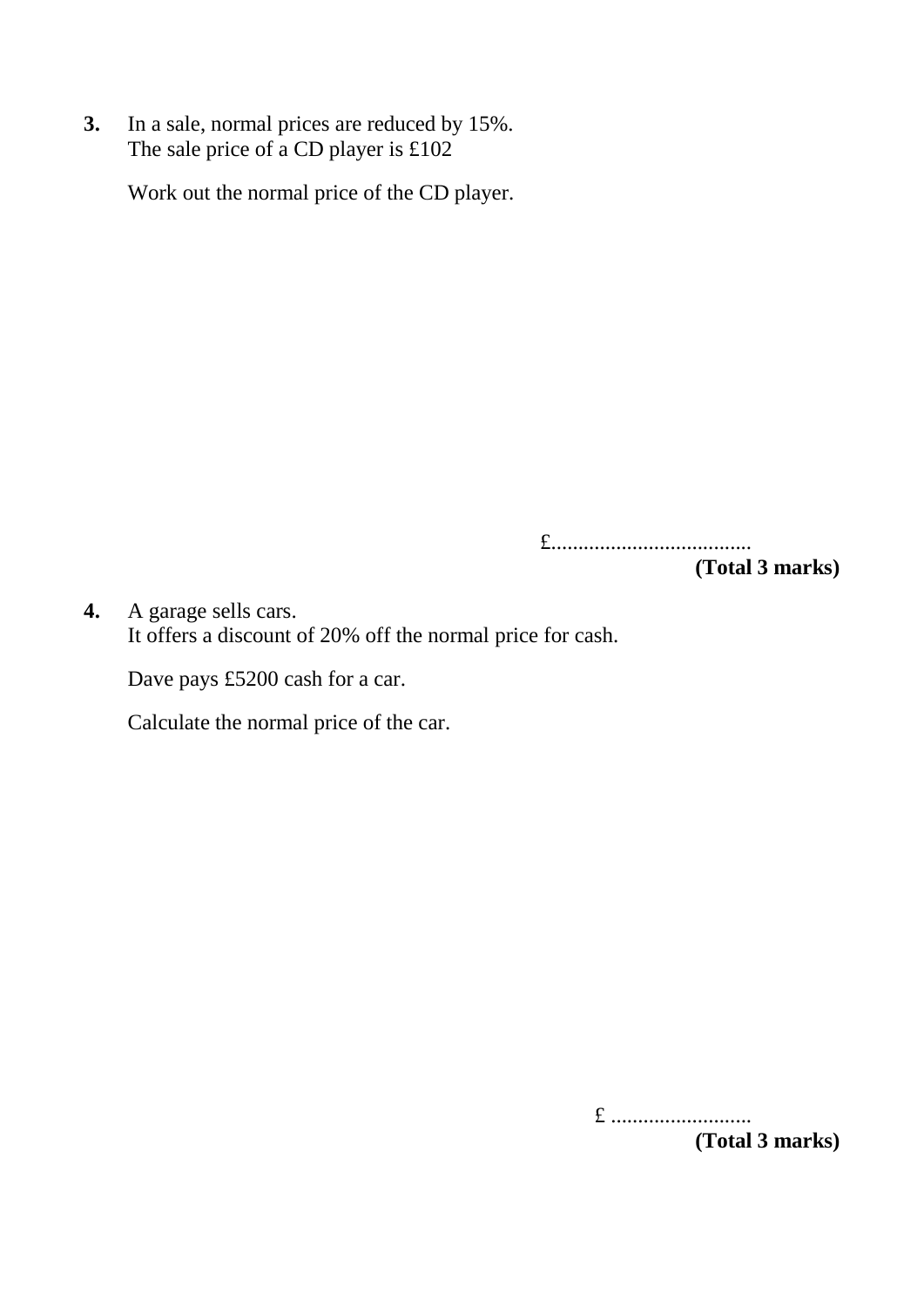**5.** In a sale, normal prices are reduced by 25%. The sale price of a saw is £12.75

Calculate the normal price of the saw.

£ .....................................

**(Total 3 marks)**

**6.** In a sale, normal prices are reduced by 12%. The sale price of a DVD player is £242.

Work out the normal price of the DVD player.

£ …………………………

**(Total 3 marks)**